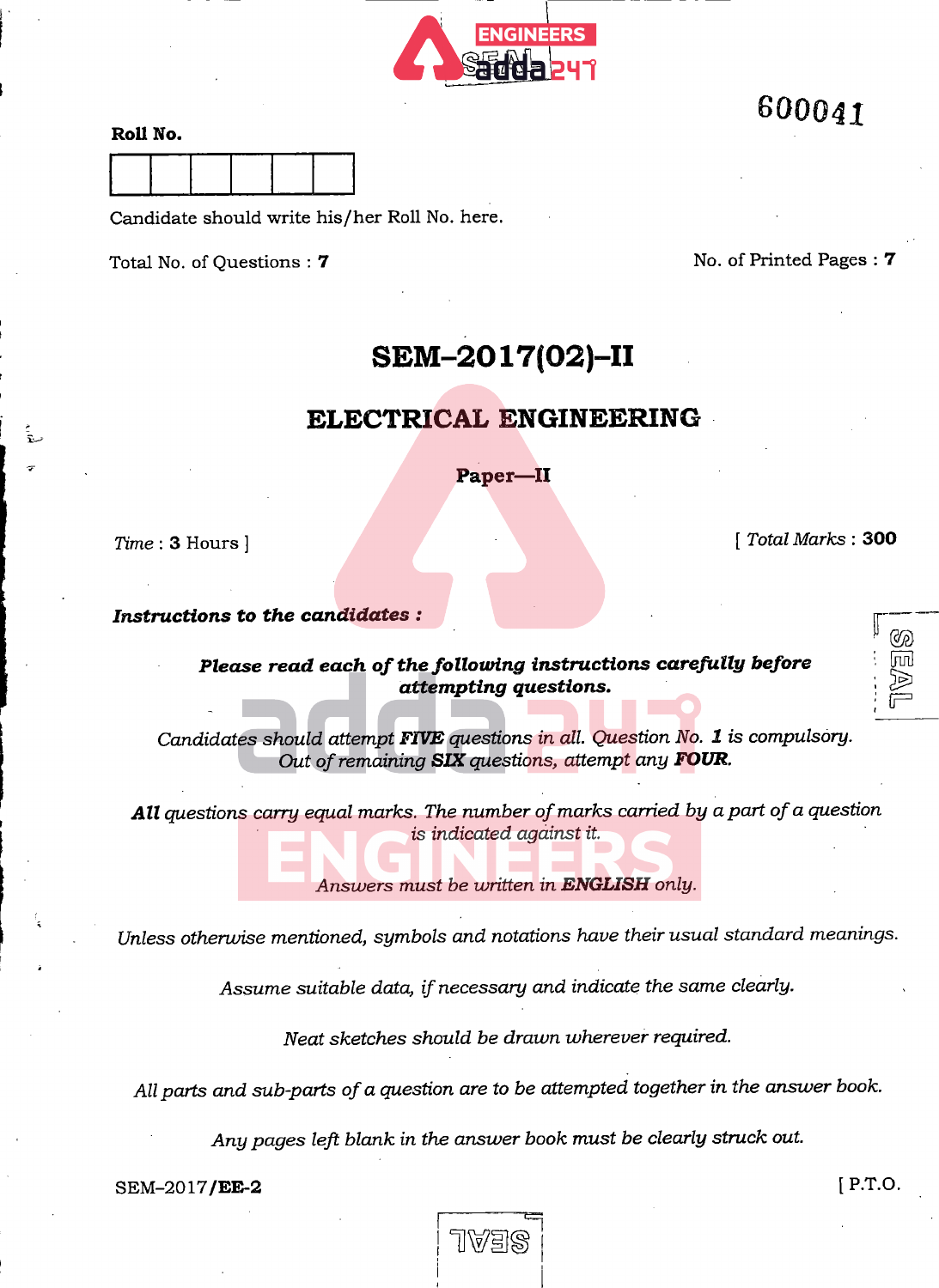**1.** Answer the following questions  $\cdot$  6x10=60

 $-$ 

- {a) What do you mean by information capacity, bits and bit rate? Write the expression for Shannon limit for information capacity.
- (b) Explain briefly the various methods of arc extinction in a circuit breaker.
- (c) Explain the process of building up of voltage in a d.c. shunt generator and give the conditions of self-buildup voltage.
- (d) Discuss the properties of Gaussian process.
- (e) A 12500 kVA load is supplied at a power factor of  $0.8$  lagging by a 3-phase transmission line whose voltage is to be maintained at 33 kV at both ends. determine the capacity of the synchronous condenser to be installed for voltage regulation. Given that the line resistance and reactance per phase 1 are  $4 \Omega$  and  $12 \Omega$  respectively.
- $(f)$  What is the effect of the curvature of the earth on direct and reflected radio waves?
- (g) Explain why field control is employed for getting speeds higher than rated and armature voltage control is employed for getting speeds less than rated.
- (h) Determine the transfer matrix for the system given below :

$$
\begin{bmatrix} \dot{x}_1 \\ \dot{x}_2 \end{bmatrix} = \begin{bmatrix} 0 & 3 \\ -2 & -5 \end{bmatrix} \begin{bmatrix} x_1 \\ x_2 \end{bmatrix} + \begin{bmatrix} 1 & 1 \\ 1 & 1 \end{bmatrix} u(t) \text{ and } y = \begin{bmatrix} 2 & 1 \\ 1 & 0 \end{bmatrix} \begin{bmatrix} x_1 \\ x_2 \end{bmatrix}
$$

- (i) Explain why a single-phase induction motor is not self-starting.
- (j) Differentiate between peripheral-mapped I/O and memory-mapped I/O.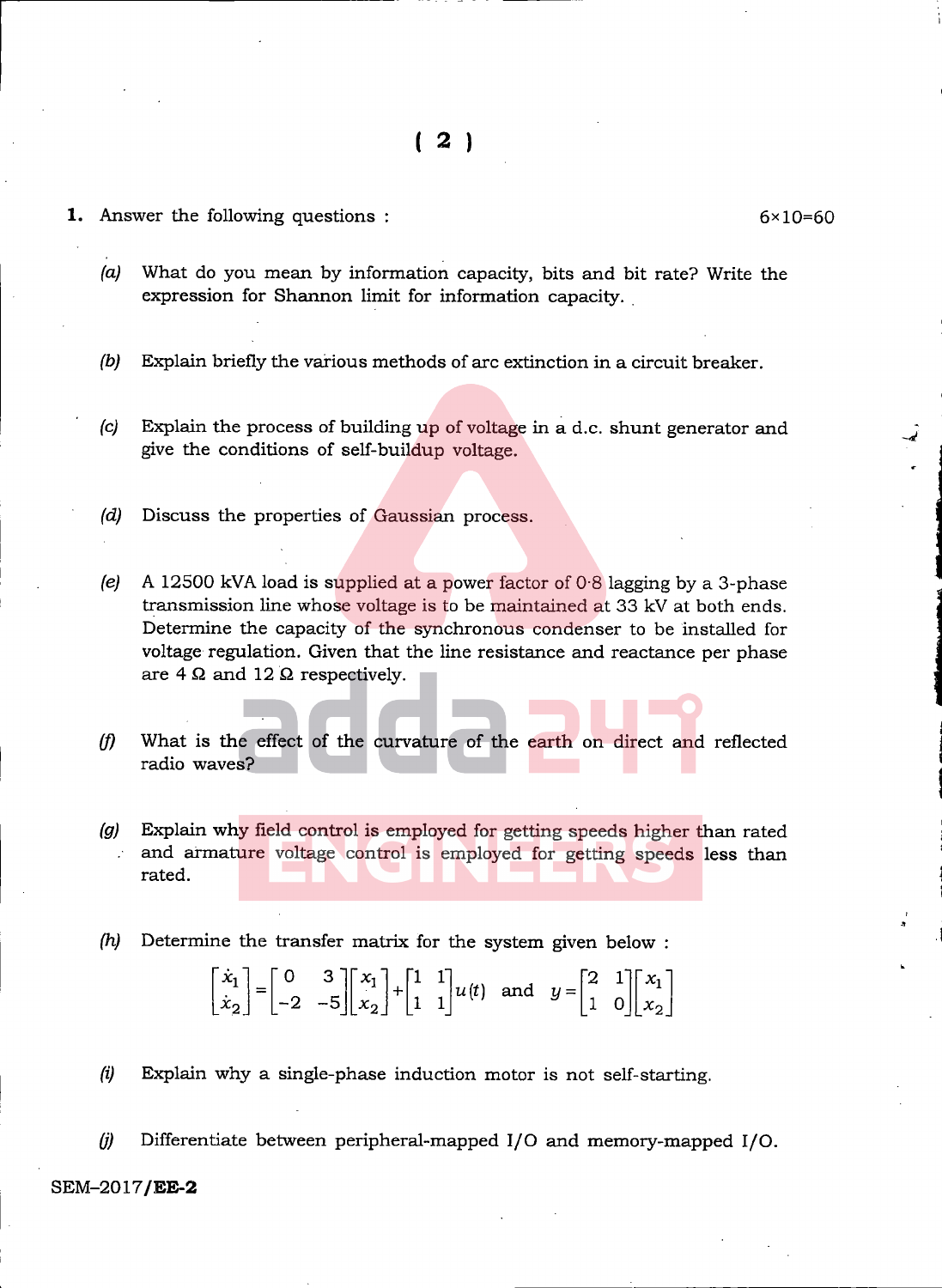- **2.** (a) (i) Derive the expression for moment of inertia of the flywheel required for load equalization. 10
	- (ii) A motor equipped with a flywheel is to supply a load torque of 1000 N-m for 10 sec followed by a light load period of 200 N-m long enough for the flywheel to regain its steady-state speed. It is desired to limit the motor torque to 700 N-m. What should be the moment of inertia of the flywheel? The motor has an inertia of 10 kg- $m<sup>2</sup>$ . Its no-load speed is 500 r.p.m. and the slip at a torque of 500 N-m is 5%. Assume speed-torque characteristic of motor to be a straight line in the region of interest. 10
	- (b) An electric train weighing 500 tonnes climbs up gradient with  $G = 8$  and following speed-time curve :
		- (i) Uniform acceleration of  $2.5 \text{ km/hr/sec}$  for 60 sec
		- (ii) Constant speed for 5 min
		- $(iii)$  Coasting for 3 min
		- (iv) Dynamic braking at 3 km/hr/sec to rest

The train resistance is 25 N/tonne, rotational inertia effect 10% and combined efficiency of transmission and motor is 80%. Calculate the specific energy consumption. The consumption of the consumption of the consumption of the consumption of the consumption of the consumption of the consumption of the consumption of the consumption of the consumption of the

- (c) Explain the principle of dielectric heating. What are the problems associated with it? Also give the applications of dielectric heating. 20
- 3. (a) Draw the architecture diagram of 8085 microprocessor and explain the functions of each block in detail. 20
	-
	- $(b)$  (i) Explain all the steps required to perform an interrupt process in 8085 microprocessor. . 10
		- (ii) What are the different modes of data transfer in microprocessor? Explain different conditions under which microprocessor controlled data transfer can take place. The contract of the contract of the contract of the contract of the contract of  $10$

### $SEM-2017/EE-2$  P.T.O.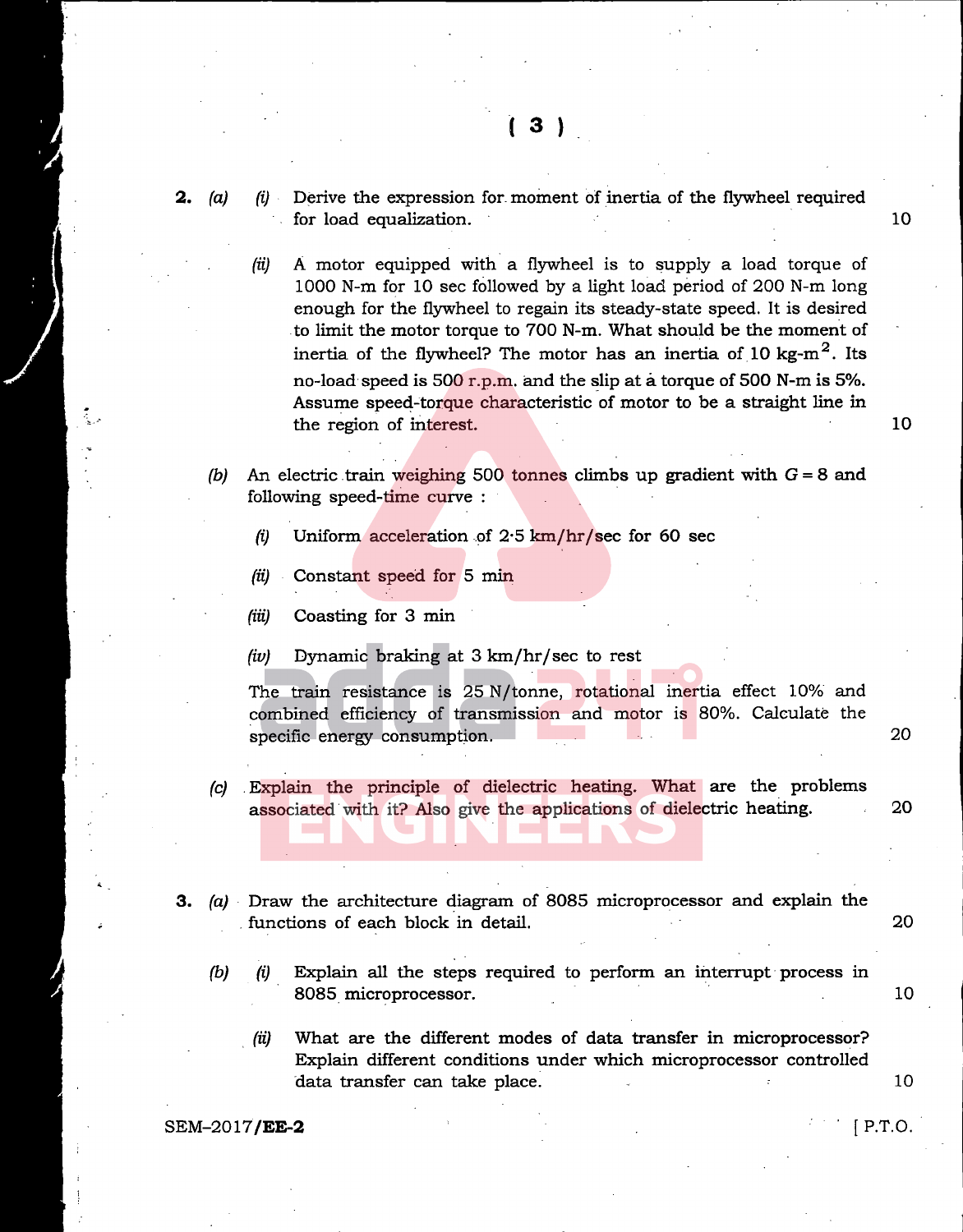|    | (c) | (i)  | Explain the different addressing modes supported by 8085 instruction<br>set and explain each one with the help of suitable example.                                                          | 10 |
|----|-----|------|----------------------------------------------------------------------------------------------------------------------------------------------------------------------------------------------|----|
|    |     | (ii) | Explain<br>the<br>operation<br>of<br>the<br>following<br>instructions<br>in<br>8085 microprocessor :<br>$3+3+4=10$                                                                           |    |
|    |     |      | $(1)$ RRC                                                                                                                                                                                    |    |
|    |     |      | $(2)$ CMP R                                                                                                                                                                                  |    |
|    |     |      | $(3)$ LDAX Rp                                                                                                                                                                                |    |
|    |     |      |                                                                                                                                                                                              |    |
|    | (a) | (i)  | Explain the various parameters that influence the design of a satellite<br>communication link.                                                                                               | 10 |
|    |     | (ii) | With the help of a block diagram, briefly describe the functions of the<br>important constituent parts of a typical large size earth station.                                                | 10 |
|    | (b) | (i)  | Briefly describe different digital modulation techniques. Which is the<br>most commonly used one and why is that so?                                                                         | 10 |
|    |     | (ii) | What is the use of multiplexing techniques? Explain briefly the<br>various multiplexing techniques.                                                                                          | 10 |
|    | (c) | (i)  | Draw the schematic diagram of an IMPATT diode and fully explain the<br>two effects that combine to produce a 180° phase difference between<br>the applied voltage and the resulting current. |    |
|    |     |      |                                                                                                                                                                                              | 10 |
|    |     | (ii) | Sketch and explain the block diagram of pulse code modulation. Also<br>give its applications.                                                                                                | 10 |
| 5. | (a) | (i)  | Use the Routh-Hurwitz array to determine the location (right-half<br>plane, left-half plane or on imaginary axis) of the closed-loop poles of<br>the following control system :              | 10 |
|    |     |      |                                                                                                                                                                                              |    |



SEM-2017/EE-2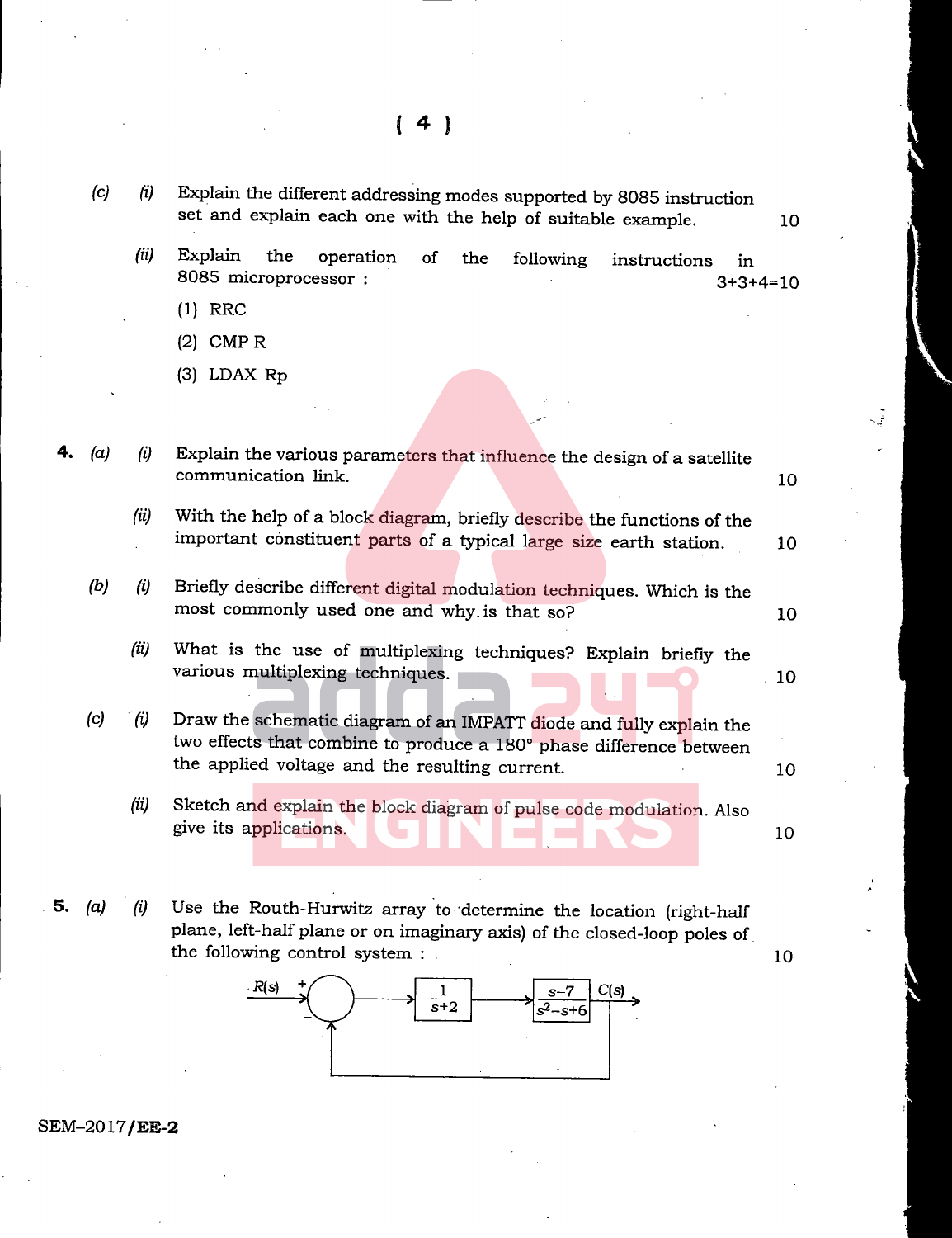(ii) The step response of a second-order system is shown in the figure below for an input of  $2u(t)$ . Determine the open-loop and closed-loop transfer functions. Assume unity feedback :  $10$ 



(b) The overall transfer function of a control system is given by



It is desired that the damping ratio be 0-8. Determine the derivative rate feedback constant  $k_t$  and compare rise time, peak time, maximum overshoot and steady-state error for unit ramp input without and with derivative feedback control. 20

(c) (i) Explain the stepwise procedure for plotting root locus. 10

(ii) Determine the overall transfer function relating  $C$  and  $R$  for the system whose block diagram is shown below :  $10$ 



### $SEM-2017/EE-2$  [ P.T.O.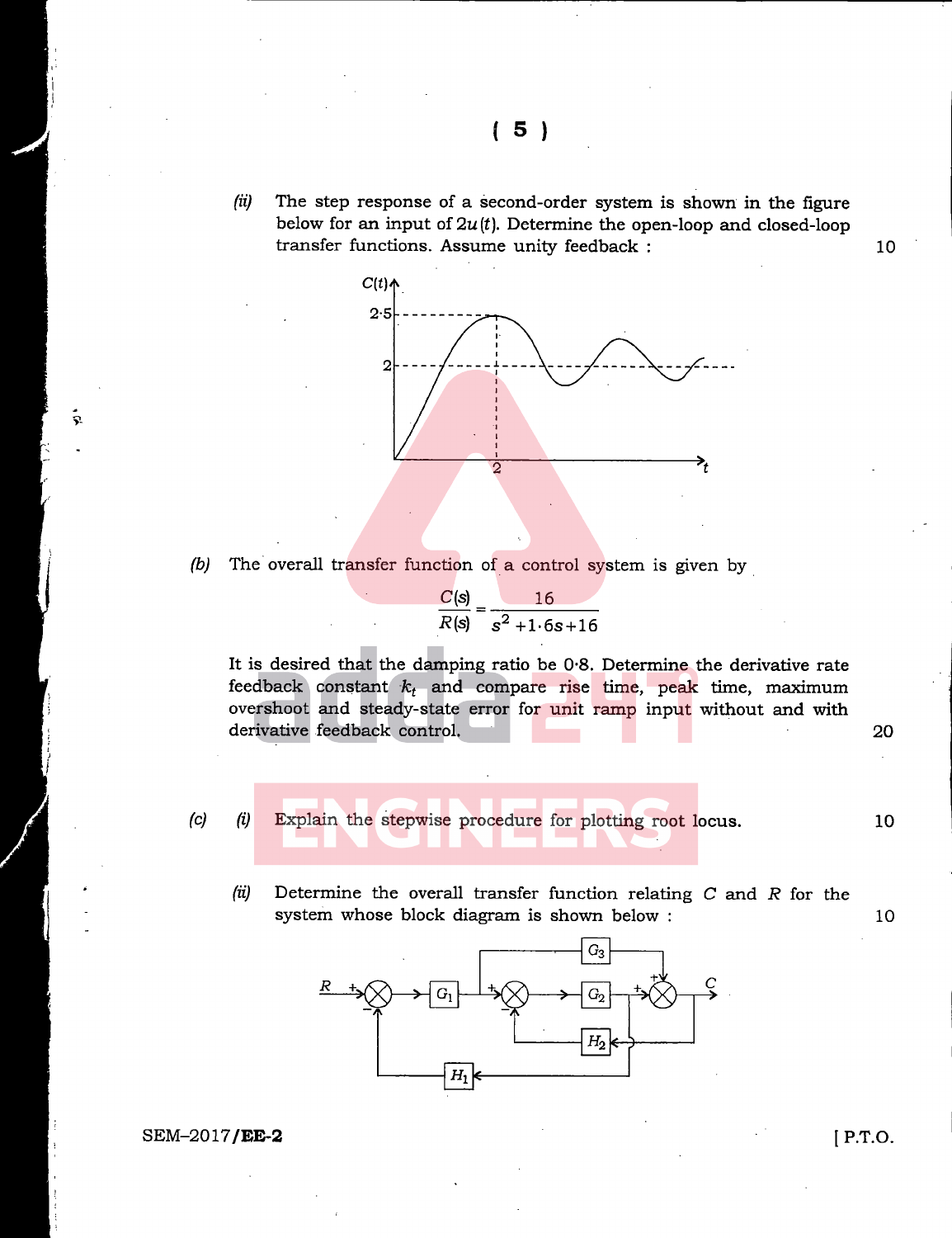| б. | (a) | A 15 kVA, 2300/230 V, 50 Hz, single-phase transformer gave the following<br>test data: |                                                                                                                                                                                                                                                                                               |    |  |
|----|-----|----------------------------------------------------------------------------------------|-----------------------------------------------------------------------------------------------------------------------------------------------------------------------------------------------------------------------------------------------------------------------------------------------|----|--|
|    |     |                                                                                        | Open-circuit test : $V_0 = 2300$ V, $I_0 = 0.21$ A, $W_0 = 50$ W<br>Short-circuit test : $V_s = 47$ V, $I_s = 6.0$ A, $W_s = 160$ W                                                                                                                                                           |    |  |
|    |     | $\left(\ddot{u}\right)$                                                                | Find the equivalent circuit referred to high-voltage side.                                                                                                                                                                                                                                    | 5  |  |
|    |     | (ii)                                                                                   | Calculate the full-load voltage regulation at $0.8$ p.f. lagging when the<br>load voltage is held at 220 V.                                                                                                                                                                                   | 5  |  |
|    |     | (iii)                                                                                  | What is the efficiency at half the rated load at unity power factor?                                                                                                                                                                                                                          | 5  |  |
|    |     | (iv)                                                                                   | Find the maximum efficiency and corresponding output power.                                                                                                                                                                                                                                   | 5  |  |
|    | (b) | $\left(\ddot{\theta}\right)$                                                           | Derive the torque equation of a d.c. machine.                                                                                                                                                                                                                                                 | 10 |  |
|    |     | (ii)                                                                                   | A 230 V d.c. shunt motor with constant field drives a load whose<br>torque is proportional to the speed. When running at 750 r.p.m. it<br>takes 30 A. Find the speed at which it will run if a 10 $\Omega$ resistance is<br>connected in series with its armature. The resistance of armature |    |  |
|    |     |                                                                                        | may be neglected.                                                                                                                                                                                                                                                                             | 10 |  |
|    | (c) |                                                                                        | A 25 hp, 400 V, 50 Hz, 4-pole, star-connected induction motor has the<br>following impedances per phase in ohms referred to the stator side :<br>$R_s = 0.641$ , $R_u = 0.332$ , $X_s = 1.106$ , $X_u = 0.464$ and $X_{mag} = 26.30$                                                          |    |  |
|    |     |                                                                                        | Rotational losses are assumed constant and are 1.1 kW and the core losses<br>are assumed negligible. If the slip is 2.2% at rated voltage and frequency,<br>find (i) speed, (ii) stator current, (iii) power factor and (iv) output and input                                                 |    |  |

power. 20

7. (a) (i) Why is load flow study essential for a power system? Starting from the fundamentals, derive static load flow equations in polar coordinates for  $n$  bus system. Also write the nature of these equations. The set of the set of the set of the set of the set of the set of the set of the set of the set of the set of the set of the set of the set of the set of the set of the set of the set of the set of the set of th

> (ii) What are the various types of HVDC link? Explain each of them with the help of diagram and also mention the advantages and disadvantages of each. 10

SEM-2017/EE-2